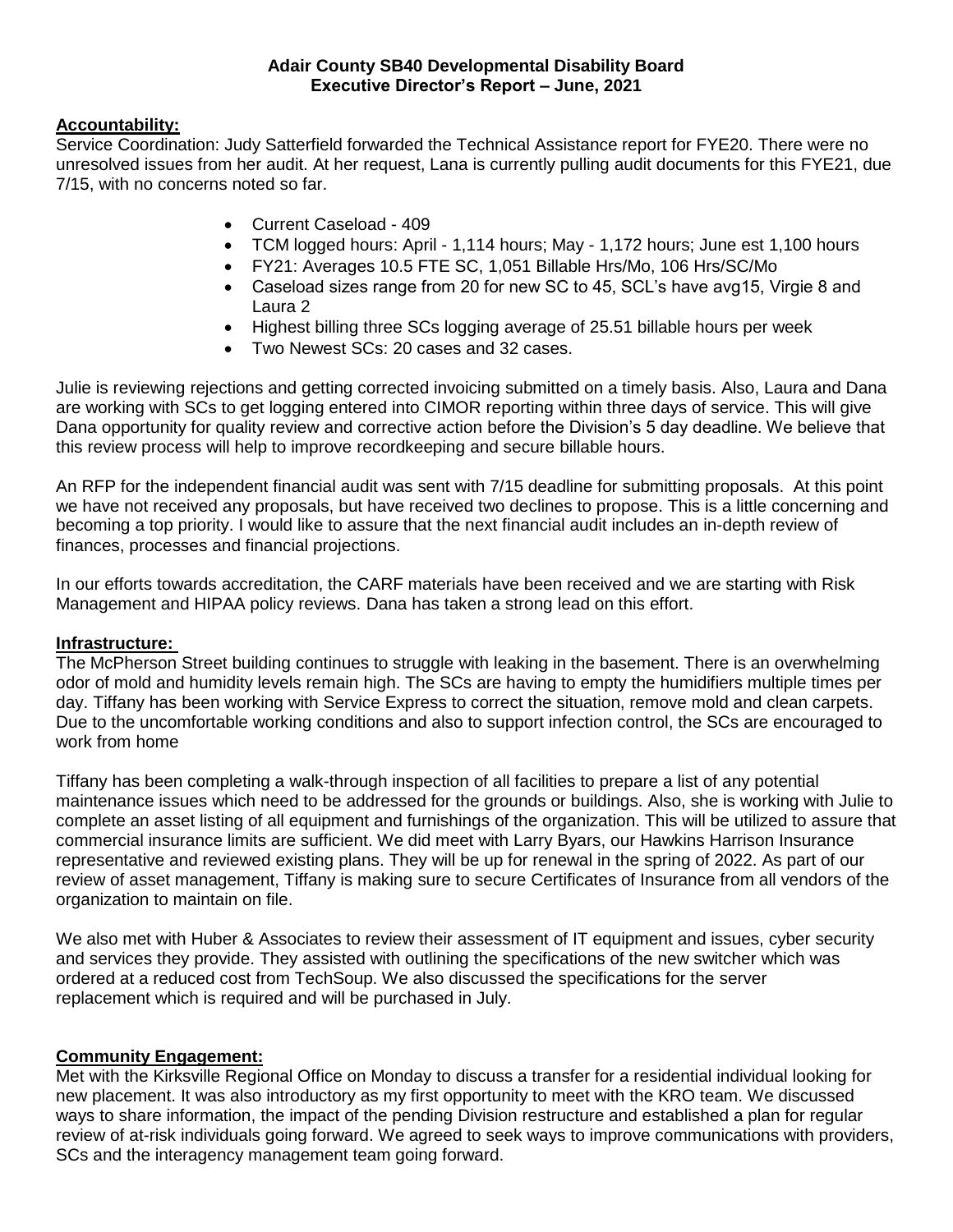I also attended the Community Opportunities workshop Board meeting last week. I met with the new Director, Arthythe Curtis, following the meeting. We discussed competitive employment, opportunities for expanded community integration and the importance of collaboration on future programming to plan for the potential end of sub-minimun wage.

There continues to be a need to address concerns about Judevine's autism services being limited right now due to staffing shortages. In addition, residential providers are also struggling to maintain services. Managers of the residential provider agencies are working so many shifts it has been difficult to maintain the regular meeting schedule to discuss SC and interagency issues. The DSP crisis appears to have no end in sight given current state budget withholds and the small labor pool experienced across a wide spectrum of industries. Melissa Cline has been working to support smaller providers with providing Mandt training and re-certifications to help them meet their contractual requirements with the state.

I have visited with both MACDDS and the Assistant Director of the DD Division regarding the need to coordinate in person forum for people with disabilities, families, providers etc to meet and talk to legislators. I would like to establish quarterly contact for 'real people, real stories' to be shared with the legislators at CLC. Wendy Witcig of the Division has encouraged me to proceed with the planning.

Melissa Cline is doing a fantastic job with planning programs and CLC expansion while also handling social media, updating the website and radio interviews. She is also in the process of planning for the AmbassaDDAIRs volunteer group and a self-directed transitional /employment development programs. She has prepared a detailed chart of current and future CLC program structure. I am meeting with her weekly to review and set goals. We plan to meet with TSU's Disabilities Studies representatives, including Julie Lochbaum and her team to review our program goals. We also plan to begin working on a Community Engagement Conference and want to discuss moving it to the Spring.

In the coming month we will be communicating with service providers about DSP recognition and if they prefer in person event this year.

The staff is engaged in the importance or raising awareness of what our organization is and what we do. In July we will begin working with newly restructured Community Outreach/Promotions committee on recommendations about a name change, identifying marketing and promotion goals and setting up a speaker's bureau with staff.

### **Talent & Leadership:**

The employee benefits insurance plan year starts 9/1/21. The Anthem renewal came in with a 10.2% increase. We are currently looking into alternative plans and options with Don's support.

The 1:1 meetings with each staff person were well received. This yielded a meaty list of over 200 issues to be addressed within the next 2-3 years, specifying goals to attach to the already solid Strategic Plan developed by the previous Executive Director, staff and Board. One outcome of the meetings was a review of the On Call scheduling process. Also, we are looking at work assignments to try to identify and remedy inefficiencies. The staff have indicated that they appreciate the option of semi-open office and opportunity to work from home. They understand this will make measurement of productivity very important. Managers have already been assisting with developing tracking methods to assure the work plan still supports productivity. All management staff are working on their succession plans to place on the server for Manager access. We review progress in our weekly management meetings.

The Social Committee is back to work again. Staff on that committee are working on plans for the staff retreat. They have resumed the popular birthday lunches.

For staff development, we are watching for MACDDS conference agenda to determine who wants to participate. Susan has been attending the Northeast Missouri Leadership group with KREDI. Sean has been focusing on use of Assistive Technology to aid least-restrictive planning. All staff are encouraged to participate